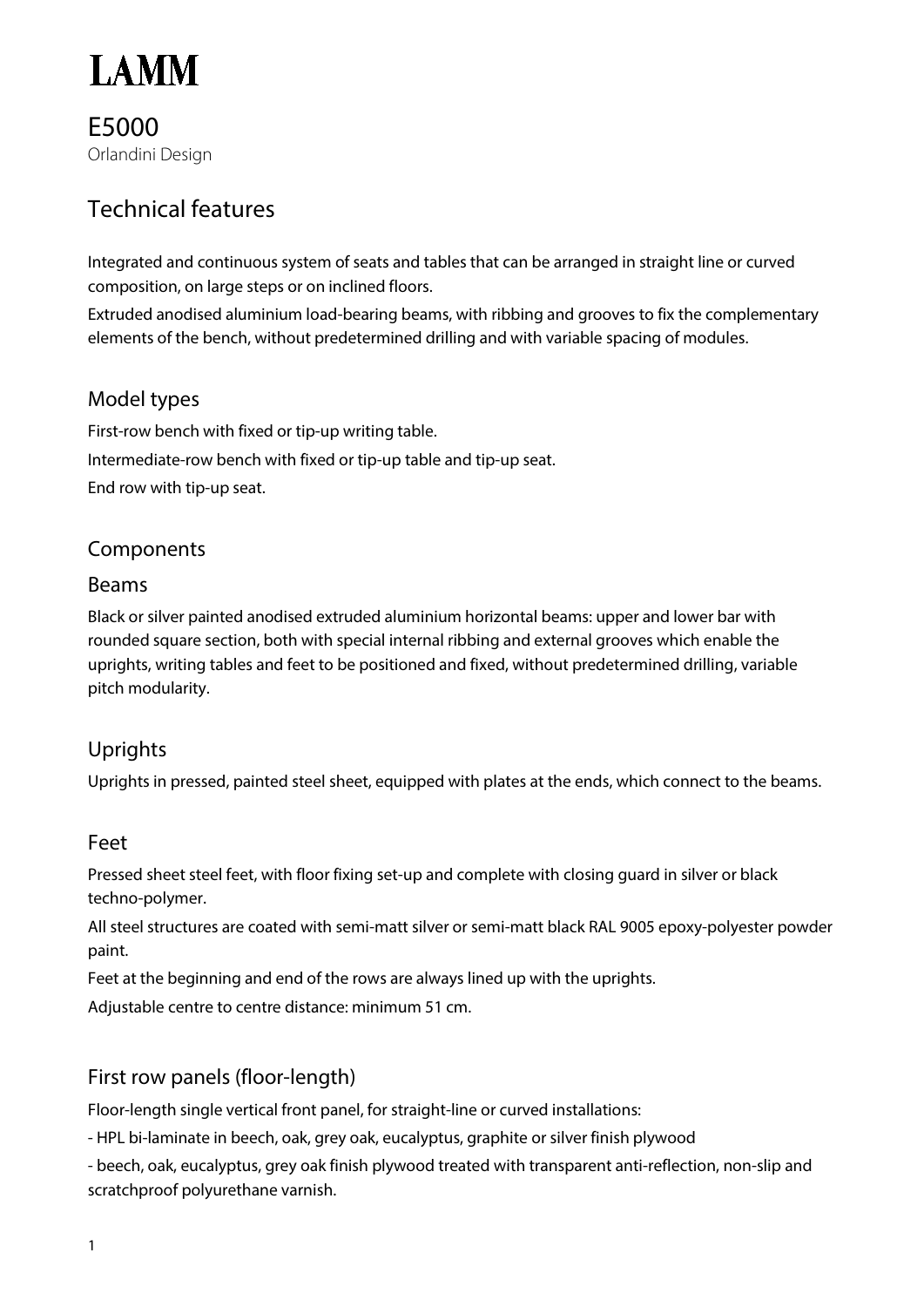# Intermediate and end row backrests and seats

- HPL bi-laminate in beech, oak, grey oak, eucalyptus, graphite or silver finish plywood.

- beech, oak, eucalyptus or grey oak finish plywood, treated with transparent, anti-reflection, non-slip and scratchproof polyurethane varnish.

- upholstered with increased polyurethane foam padding (as standard) and with plywood internal support.

Tip-up seat mechanism with cushioned automatic return device equipped with a pressed steel support plate and a plate connecting to the beam.

Pressed steel seat rotation devices and support plate in scratchproof semi-matt silver or semi-matt black RAL 9005 epoxy-polyester paint.

On step installations, the height of the backrest varies according to the height of the steps.

### Tip-up writing table for straight and curved rows

Foldaway table with anti-panic movement.

Top in beech, oak, grey oak, eucalyptus, graphite, silver or black HPL bi-laminate chipboard, same colour ABS edges, thickness 14 mm.

Top dimensions: 45 x 30 cm (also available with increased depth on demand).

Tip-up table fixed on a continuous extruded beam that does not require a modular set-up beforehand (also in the curved row version).

Painted die-cast aluminium support components and guides.

The table slides on gaskets in self-lubricating material with rubber end-of-stroke shock absorbers.

#### Fixed writing table

HPL bi-laminate chipboard with beech, oak, grey oak, eucalyptus, graphite, silver or black finish and ABS rounded edges.

Thickness: 30 mm., depth 30 cm.

Supports made of painted metal brackets.

Also available in increased depth on demand.

#### Accessories

Arms (for tip-up writing table version) with tubular and steel sheet structure painted in semi-matt silver or semi-matt black RAL 9005 finishes; solid beech, oak, grey oak, eucalyptus or upholstered armrest.

Storage rack with 2 mm. thick steel structure painted with semi-matt silver or semi-matt black RAL 9005. Inter-row bar for installation without floor-fixing.

Seat numbering.

Row identification element.

Electrification and data line provision (socket on demand).